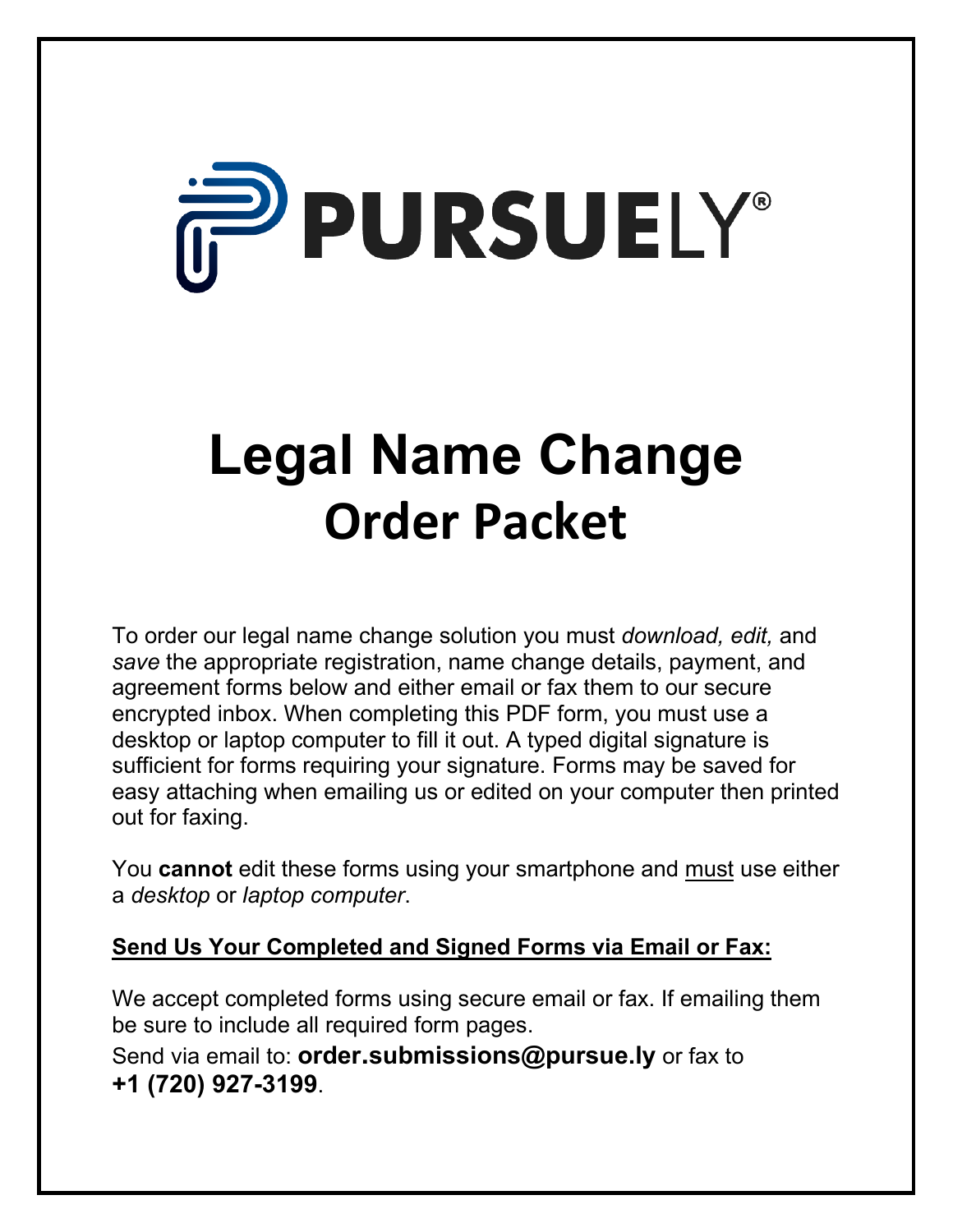

## **Client Registration** Information

#### **FOR YOUR PROTECTION THIS FORM AND ALL OF THE PERSONAL INFORMATION YOU PROVIDE WILL REMAIN STRICTLY CONFIDENTIAL AND STORED ONLY IN OFFLINE STORAGE.**

*This Form Must Be Fully Completed and Submitted With Your Career Package Selection Form*

| <b>First Name</b>                                                                                       |  | <b>Middle Name</b>                | <b>Last Name</b> |                                                                               |  |  |  |
|---------------------------------------------------------------------------------------------------------|--|-----------------------------------|------------------|-------------------------------------------------------------------------------|--|--|--|
| Date of Birth (MM/DD/YYYY)<br>Age $(21+$ only)                                                          |  | <b>Email Contact Address</b>      |                  |                                                                               |  |  |  |
| Home Mailing Address (House Number and Street Only)                                                     |  |                                   |                  | Apartment / Unit / Suite #                                                    |  |  |  |
| City / Town                                                                                             |  | <b>State / Providence</b>         |                  | Postal Code / ZIP                                                             |  |  |  |
| <b>Contact Preference</b><br>Please Check the Appropriate Box Below                                     |  | <b>Cell Phone Number</b>          |                  | <b>Alternate Contact Number</b>                                               |  |  |  |
| <b>No Preference</b>                                                                                    |  | <b>Highest Level of Education</b> |                  | <b>Employment Status</b>                                                      |  |  |  |
| <b>Email Me Only</b><br><b>Call Me Only</b>                                                             |  | Some College                      |                  | Laid Off From Job<br>Select From The List Below The Reason for Using Pursuely |  |  |  |
| Don't Contact Me Unless I<br><b>Contact You</b>                                                         |  |                                   |                  | I Need A Fresh Start With An Entirely New Background                          |  |  |  |
| What Is Your Current or Prior Job Occupation?                                                           |  |                                   |                  | What Is The Dream Job Or Career You Are Seeking?                              |  |  |  |
| <b>Where Did You Hear About Pursuely?</b>                                                               |  |                                   |                  | Referring Persons Name (If Applicable)                                        |  |  |  |
| Personal Referral (Please Provide Name)                                                                 |  |                                   |                  |                                                                               |  |  |  |
| Additional Information or Instructions You Would Like to Provide Us to Serve You Better (If Applicable) |  |                                   |                  |                                                                               |  |  |  |
|                                                                                                         |  |                                   |                  |                                                                               |  |  |  |
|                                                                                                         |  |                                   |                  | Form CR1 Revised 10/12/2020 Page 1 of 1                                       |  |  |  |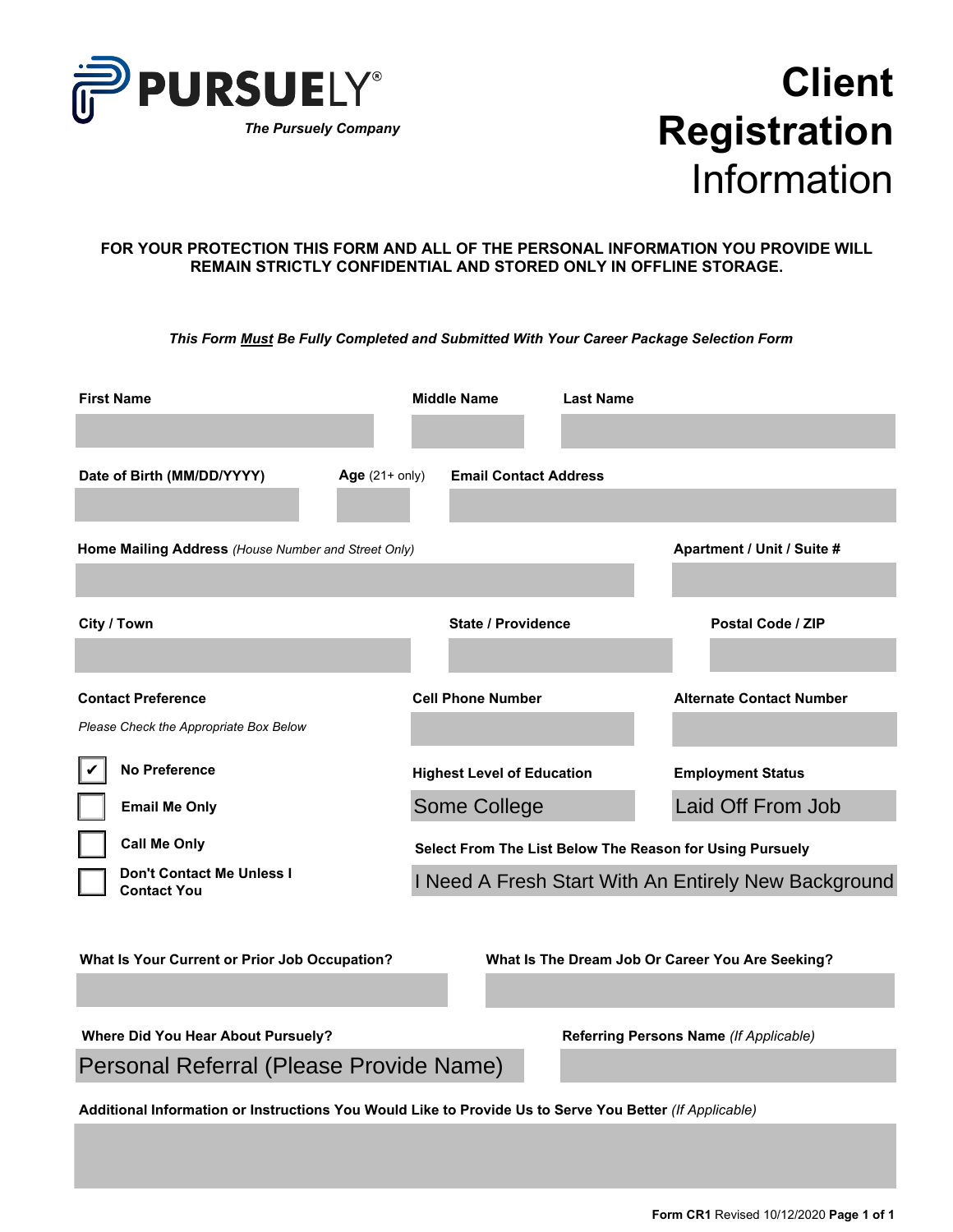

## **Legal Name** *The Pursuely Company*<br> **Change**

+1 **(720) 927-3200**

+1 **(720) 927-3199** *Fax*

+1 **(855) 746-4500** *Toll Free*

#### *This Form Must Be Completed Entirely.*

*Failure to Complete All Required Fields Will Delay Name Change Filing*

#### **THIS SERVICE CAN BE PURCHASED WITHOUT A CAREER PACKAGE**

**Product Selected** (*Your Legal Name Change is already selected and cannot be changed*)

#### **Legal Name Change (Court Order Provided within 45 days) - \$ 995.00 USD**

#### **Court Ordered Legal Name Change Required Information**

Pursuely does not require any supporting documentation in order for us to legally change your name in the state courts however we must have the following information in order for our legal provider to file your name change petition in the court and receive a prompt court order decree of your new name change.

| <b>First Name</b> (Current)                                                                                  | Middle (Current)                          | <b>Last Name</b> (Current)         |  |  |  |  |  |  |  |
|--------------------------------------------------------------------------------------------------------------|-------------------------------------------|------------------------------------|--|--|--|--|--|--|--|
|                                                                                                              |                                           |                                    |  |  |  |  |  |  |  |
| Date of Birth (You must be 21 or older)                                                                      | <b>Birth Place</b> (City, State, Country) |                                    |  |  |  |  |  |  |  |
|                                                                                                              |                                           |                                    |  |  |  |  |  |  |  |
| What would you like your name changed to? (First, Middle, and Last Name)                                     |                                           |                                    |  |  |  |  |  |  |  |
|                                                                                                              |                                           |                                    |  |  |  |  |  |  |  |
|                                                                                                              |                                           |                                    |  |  |  |  |  |  |  |
| What is your Mothers full maiden name?                                                                       |                                           |                                    |  |  |  |  |  |  |  |
| What is your Fathers full name?                                                                              |                                           |                                    |  |  |  |  |  |  |  |
| Have you ever been convicted of a sex offense and/or required to register as a sex offender?                 |                                           |                                    |  |  |  |  |  |  |  |
| <b>NO</b>                                                                                                    |                                           | YES (if yes, you are not eligible) |  |  |  |  |  |  |  |
| Where would you like us to FedEx your final court ordered name change documents to? (Provide Name & Address) |                                           |                                    |  |  |  |  |  |  |  |
|                                                                                                              |                                           |                                    |  |  |  |  |  |  |  |

This is everything we need to process order. No additional personal information is needed.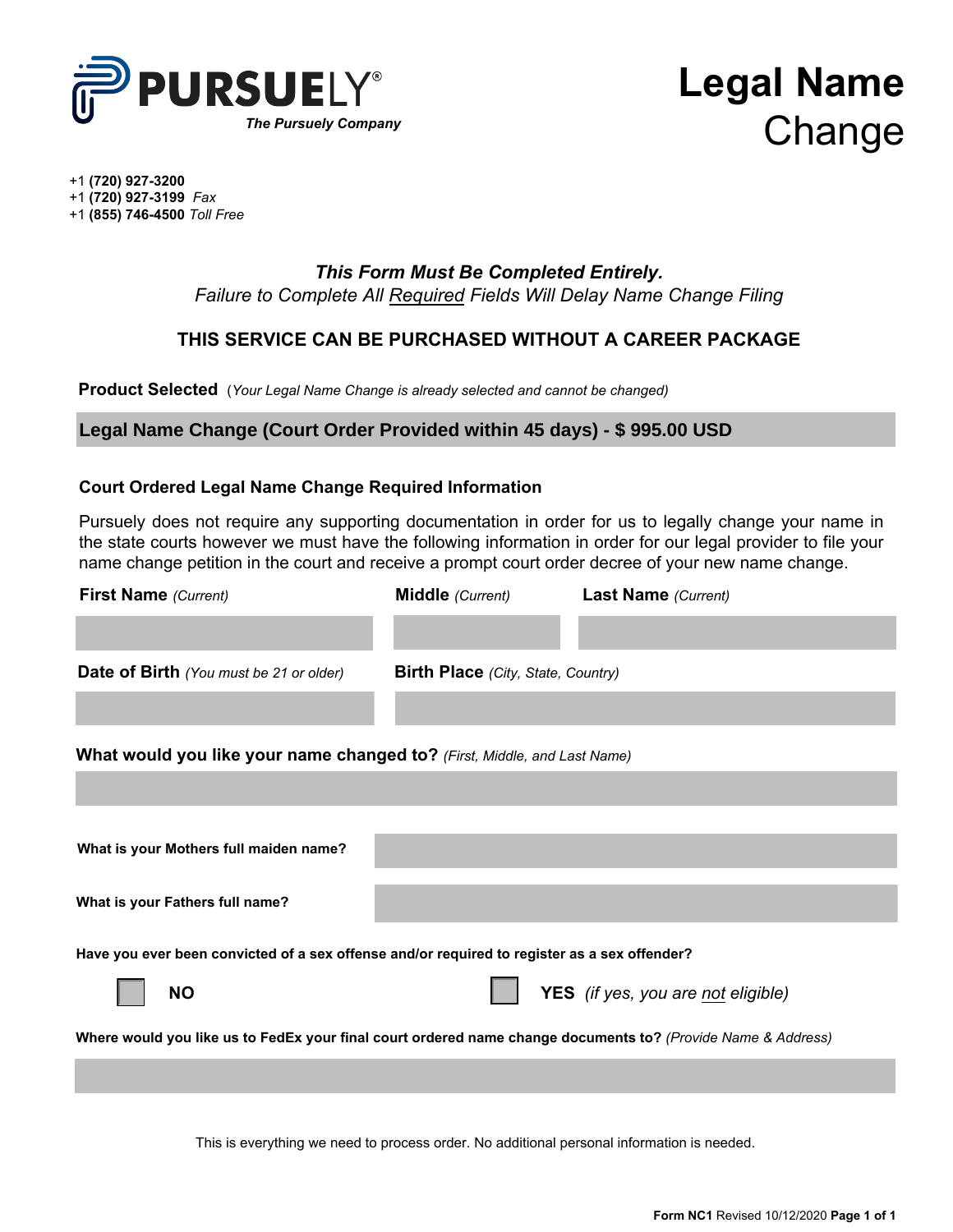

## **One (1) Time Credit /Debit Card** Payment Authorization

+1 **(720) 927-3200**

+1 **(720) 927-3199** *Fax* +1 **(855) 746-4500** *Toll Free*

*Secure Email Address:* **Payments@Pursue.ly**

#### *Please fully complete and sign this form to authorize Pursuely to make a one-time charge to your credit or debit card listed below.*

By signing this form, you give us permission to charge your payment card account for the amount indicated below immediately. This is permission for a single transaction only, and does not provide authorization for any additional unrelated charges to your account.

|                                                                                    |                               |                         |        |           |          | authorize Pursuely to charge my payment card |  |  |
|------------------------------------------------------------------------------------|-------------------------------|-------------------------|--------|-----------|----------|----------------------------------------------|--|--|
|                                                                                    | <b>Cardholder's Full Name</b> |                         |        |           |          |                                              |  |  |
| account for \$                                                                     |                               |                         |        |           |          |                                              |  |  |
|                                                                                    |                               | <b>Amount</b>           |        |           |          |                                              |  |  |
| <b>Billing Information:</b>                                                        |                               |                         |        |           |          |                                              |  |  |
| <b>Billing Address:</b>                                                            |                               |                         |        |           | Phone #: |                                              |  |  |
| City:                                                                              |                               |                         | State: |           |          | Zip:                                         |  |  |
| <b>Card Details:</b> Only Visa and MasterCard credit and debit cards are accepted. |                               |                         |        |           |          |                                              |  |  |
| <b>Visa</b>                                                                        |                               | Account/Card Number:    |        |           |          |                                              |  |  |
|                                                                                    | <b>MasterCard</b>             | <b>Expiration Date:</b> |        | CVV Code: |          | (3-digit code on back)                       |  |  |

I authorize Pursuely to charge the credit card indicated in this authorization form according to the terms outlined above. This payment authorization is for the products and/or services being purchased, for the amount indicated above only, and is valid for one (1) time use only. I certify that I am an authorized user of this credit card and that I will not dispute the payment with my credit card company; so long as the transaction corresponds to the terms indicated in this form and I hereby *waive* any dispute rights with my bank relating to this transaction. I further understand and agree there is no refunds once my order has been fulfilled.

 **Cardholder SIGNATURE: \_\_\_\_\_\_\_\_\_\_\_\_\_\_\_\_\_\_\_\_\_\_\_\_\_\_\_\_\_\_\_\_\_\_\_\_ DATE: \_\_\_\_\_\_\_\_\_\_\_\_\_\_\_\_\_\_\_\_\_\_**